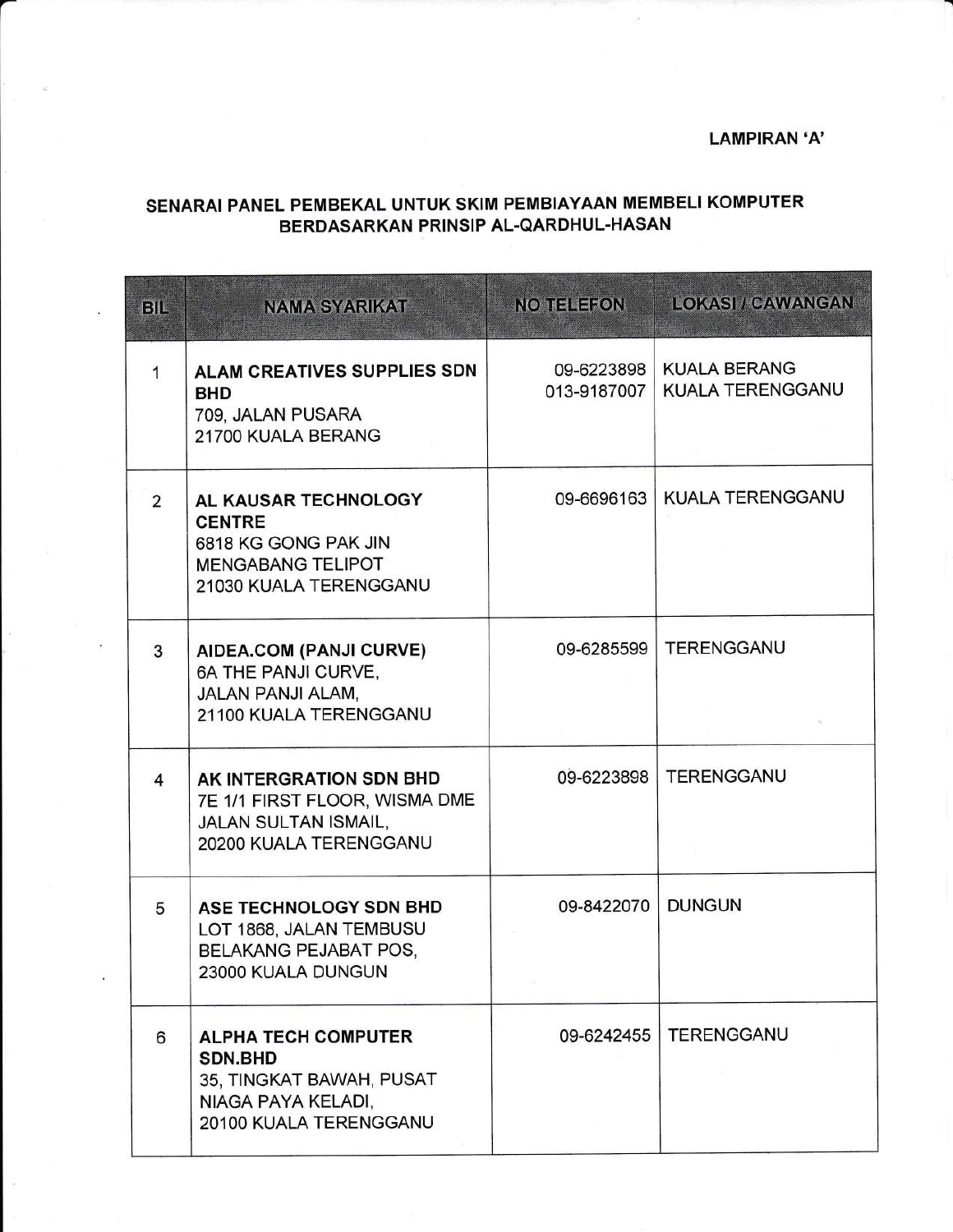| B              | <b>NAMA SYARIKAT</b>                                                                                                                           | <b>NO TELEFON</b>         | <b>LOKASI / CAWANGAN</b> |
|----------------|------------------------------------------------------------------------------------------------------------------------------------------------|---------------------------|--------------------------|
| $\overline{7}$ | AMIR TECHNOLOGY SDN.BHD<br>LOT 715 BATU 6, JALAN<br>KELANTAN,<br>21200 KUALA TERENGGANU                                                        | 09-6622330<br>017-5759069 | KUALA TERENGGANU         |
| 8              | <b>BASE NETWORK SDN BHD</b><br>NO 35-C, JALAN BALIK BUKIT<br>20300 KUALA TERENGGANU                                                            | 09-6225429<br>019-9270681 | KUALA TERENGGANU         |
| 9              | <b>BORNEO TIMUR ENTERPRISE</b><br>1107M TINGKAT 2,<br>JALAN PEJABAT,<br>20200 KUALA TERENGGANU                                                 | 011-21129506              | KUALA TERENGGANU         |
| 10             | DYNABTES KOMPUTER (TRG)<br><b>SDN BHD</b><br>76-G & F WISMA ALI LONG,<br><b>JALAN AIR JERNIH,</b><br>20300 KUALA TERENGGANU                    | 09-6237639/<br>09-6227639 | KUALA TERENGGANU         |
| 11             | DYNASTY IT SERVICES SDN BHD<br>NO 13. JALAN BATAS BARU<br>20300 KUALA TERENGGANU                                                               | 09-6203385                | <b>KUALA TERENGGANU</b>  |
| 12             | <b>HI-SUN DOT COM</b><br>1568-K, KG WAKAF MEMPELAM<br><b>JALAN KUALA BERANG</b><br>20050 KUALA TERENGGANU                                      | 010-9006708               | <b>KUALA TERENGGANU</b>  |
| 13             | <b>INTEGRITY NETWORK SDN BHD</b><br>LOT 5145, TINGKAT BAWAH,<br><b>DATARAN EMAS</b><br><b>JALAN SULTAN SULAIMAN,</b><br>20000 KUALA TERENGGANU | 09-6203383<br>09-6203384  | KUALA TERENGGANU         |
| 14             | <b>INFO-TECH SERVICES SDN BHD</b><br>3974 TINGKAT ATAS<br><b>JALAN SULTAN SULAIMAN</b><br>20000 KUALA TERENGGANU                               | 09-6221214<br>09-6229214  | KUALA TERENGGANU         |

,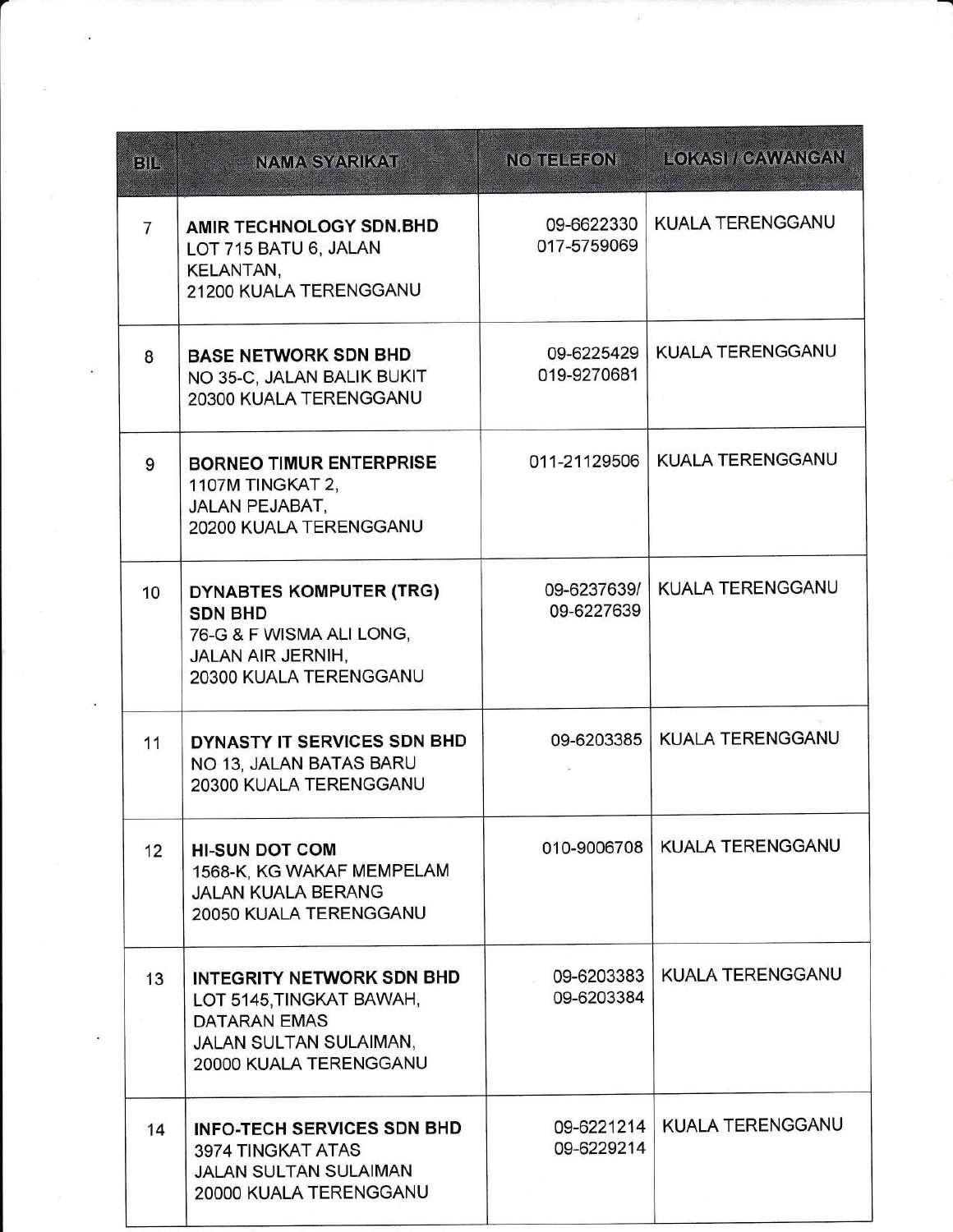| <b>BIL</b> | <b>NAMA SYARIKAT</b>                                                                                                             | NO TELEFON          | <b>LOKASI / CAWANGAN</b>                       |
|------------|----------------------------------------------------------------------------------------------------------------------------------|---------------------|------------------------------------------------|
| 15         | IWHIZZ TECHNOLOGY SDN BHD<br>NO 3 JALAN TUAN HITAM<br>22000 JERTEH<br>TERENGGANU                                                 | 09-3902859          | 09-6902858   KUALA TERENGGANU<br><b>JERTEH</b> |
| 16         | <b>KEDAI KOMPUTER IT GUARDIAN</b><br><b>PULAU KAMBING</b><br>228, JALAN BANDAR BARU,<br>PULAU KAMBING,<br>20300 KUALA TERENGGANU | 09-6223300          | KUALA TERENGGANU                               |
| 17         | <b>KRM COMPUTER CENTRE</b><br>SDN.BHD<br>3926, TAMAN KURNIA JAYA,<br>21600 MARANG.                                               | 09-6184913   MARANG |                                                |
| 18         | LIEOS TECHNOLOGY SDN BHD<br>LOT 3744 TINGKAT BAWAH &<br>TINGKAT 1, WISMA LIEOS,<br>DATARAN RIMBA SQUARE,<br>21300 KUALA NERUS.   | 09-661777           | <b>KUALA NERUS</b>                             |
| 19         | <b>MZZ RESOURCES SDN BHD</b><br>2280 KG MENGABANG TENGAH<br><b>BATU BUROK</b><br>20400 KUALA TERENGGANU                          | 014-5299477         | KUALA TERENGGANU                               |
| 20         | <b>MJF TECH SERVICES</b><br><b>23-D DURIAN BURUNG</b><br><b>JALAN KELANTAN</b><br>20050 KUALA TERENGGANU                         | 09-6244214          | <b>KUALA TERENGGANU</b>                        |
| 21         | <b>MHS ALAM ENTERPRISE</b><br>NO.1107M, TINGKAT 1, JALAN<br>PEJABAT,<br>20200 KUALA TERENGGANU.                                  | 09-6262191          | KUALA TERENGGANU                               |

 $\sim 100$ 

 $\overline{3}$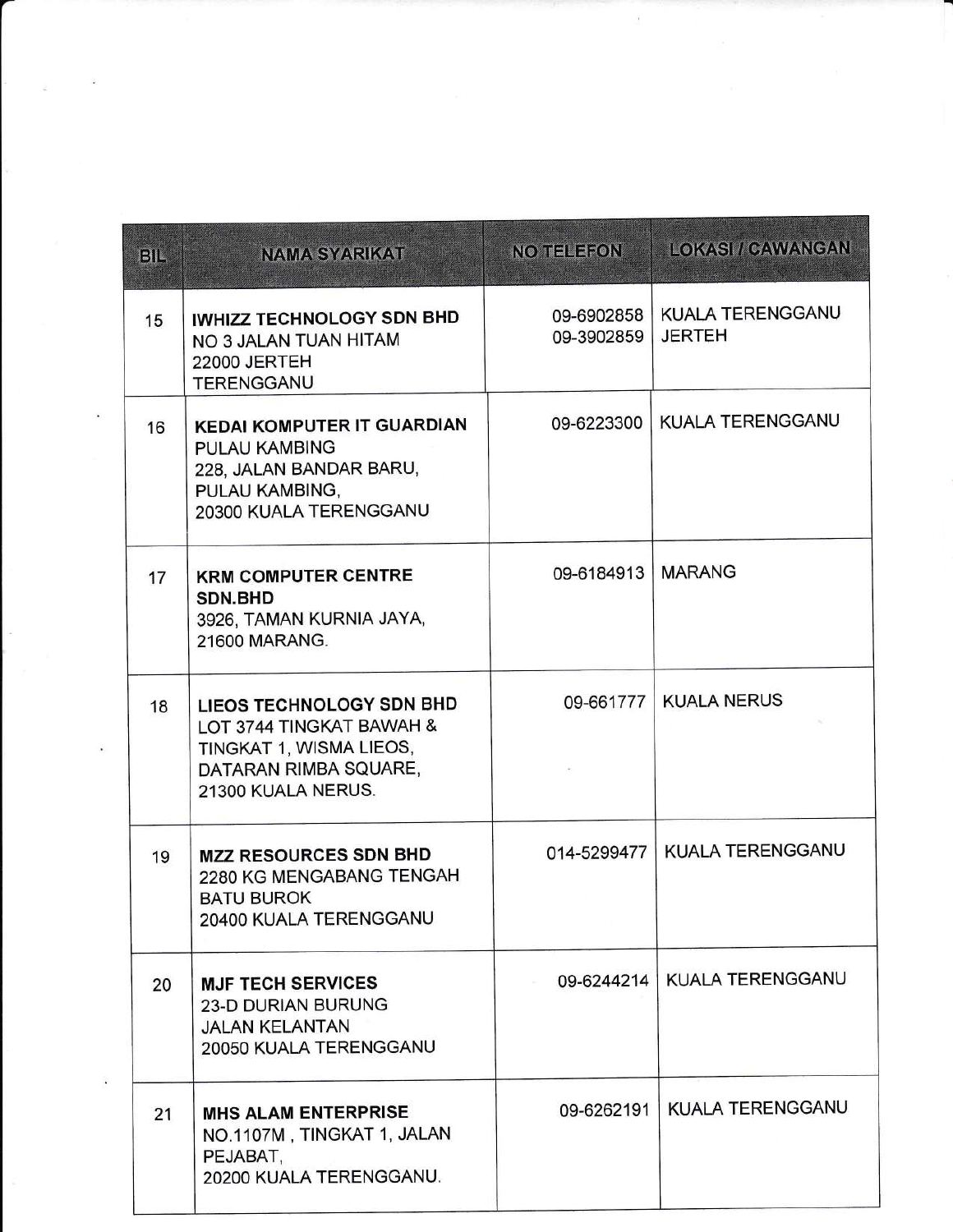| <b>BIL</b> | <b>NAMA SYARIKAT</b>                                                                                                   | NO TELEFON                                           | LOKASI / CAWANGAN                                                 |
|------------|------------------------------------------------------------------------------------------------------------------------|------------------------------------------------------|-------------------------------------------------------------------|
| 22         | <b>NEMATIX TECHNOLOGY SDN</b><br><b>BHD</b><br>18C, TINGKAT BAWAH,<br><b>JALAN KG. DALAM</b><br>20100 KUALA TERENGGANU | 09-6243280<br>09-6243281                             | <b>KUALA TERENGGANU</b>                                           |
| 23         | <b>NZR COMPUTER SDN BHD</b><br>NO 20 TAMAN SRI INTAN<br><b>JALAN SULTAN OMAR</b><br>203000 KUALA TERENGGANU            | 09-6203280<br>09-6203281<br>09-6203282<br>09-6203283 | <b>KUALA TERENGGANU</b>                                           |
| 24         | <b>PERINTIS MANAGEMENT &amp;</b><br><b>SERVICES SDN BHD</b><br>NO 3501B, JALAN PANJI ALAM,<br>21100 KUALA TERENGGANU.  | 09-6240006                                           | KUALA TERENGGANU                                                  |
| 25         | PERMAI TECH SDN BHD<br>PT 733 TINGKAT 1, BANGUNAN<br><b>PERMINT</b><br><b>BANDAR PERAISURI</b><br>22100 SETIU.         | 013-9723411                                          | <b>SETIU</b><br><b>JERTEH</b><br><b>BESUT</b><br>KUALA TERENGGANU |
| 26         | <b>PRO CLINIC COMPUTER</b><br>424-D KG RHU RENDANG<br>21600 MARANG.                                                    | 09-6186144                                           | <b>MARANG</b>                                                     |
| 27         | <b>RAM ERA DIGITAL SDN BHD</b><br>40 C, JALAN TOK LAM<br>20100 KUALA TERENGGANU                                        | 09-6203450/51<br>013-3551905                         | KUALA TERENGGANU                                                  |
| 28         | <b>TWO D TECH SDN BHD</b><br>K 14, TINGKAT 1<br>JALAN BARU KG PAK SABAH<br>23000 DUNGUN.                               | 09-8457759                                           | <b>DUNGUN</b>                                                     |

a